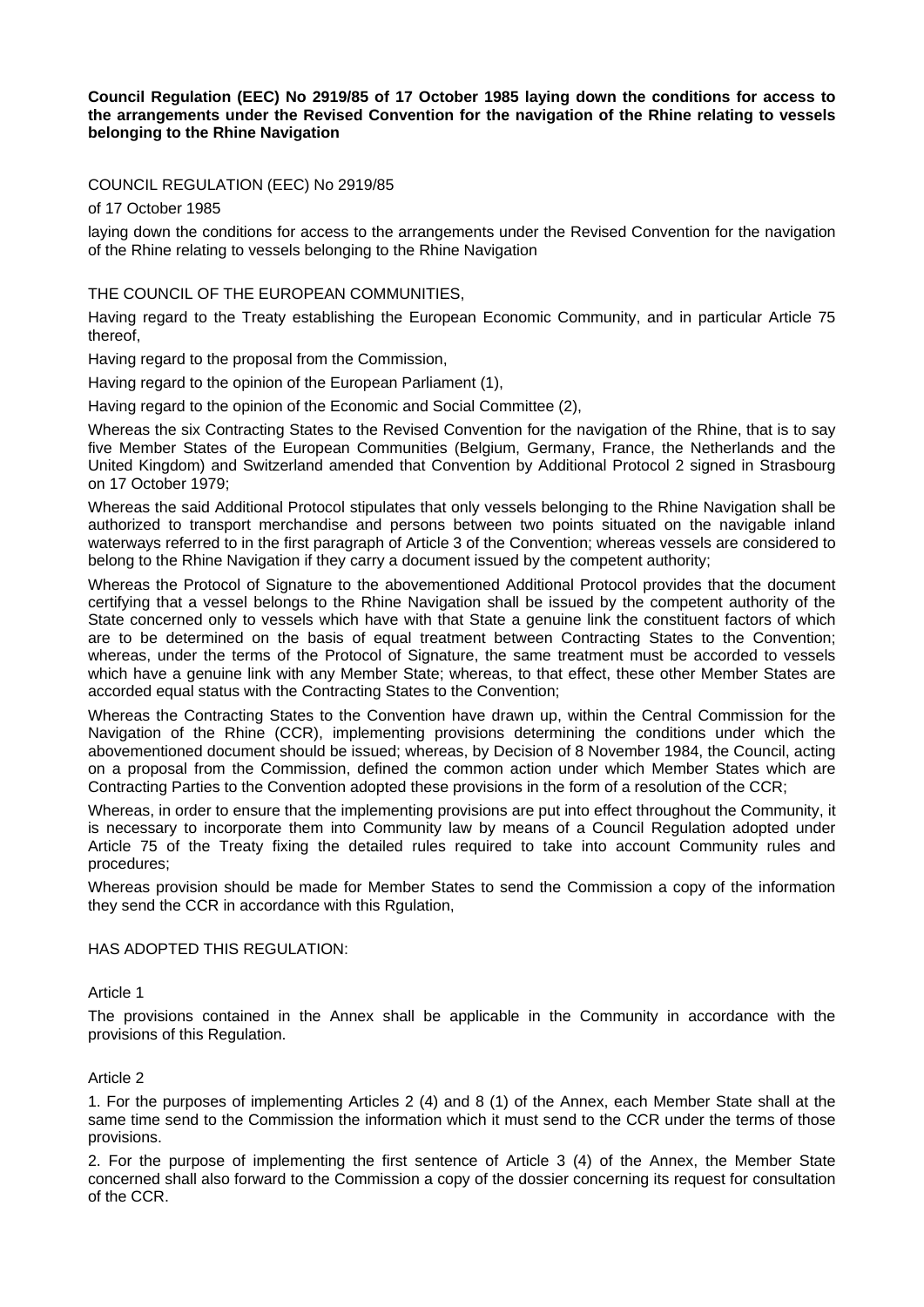Article 3

If the CCR should envisage establishing the general conditions referred to in the second sentence of Article 3 (4) of the Annex, the Council, acting by a qualified majority on a proposal from the Commission, shall decide on the joint position to be adopted within the CCR by the Member States which are also Contracting Parties to the Convention.

These conditions will be introduced in the appropriate way at Community level by the Council acting in accordance with the arrangements set out in the first paragraph.

Article 4

This Regulation shall enter into force on the day of its publication in the Official Journal of the European Communities.

However, Article 7 (2) of the Annex shall not apply until 1 February 1987.

This Regulation shall be binding in its entirety and directly applicable in all Member States.

Done at Luxembourg, 17 October 1985.

For the Council

The President

J. F. POOS

(1) OJ No C 262, 14. 10. 1985.

(2) OJ No C 169, 8. 7. 1985, p. 7.

ANNEX

# REGULATION IMPLEMENTING

the provisions of the third paragraph of Article 2 of the Revised Convention for the navigation of the Rhine and of paragraphs 1 and 3 of the Protocol of Signature of Additional Protocol 2 to the said Convention of 17 October 1979

Article 1

For the purpose of this Regulation the States referred to in the first sentence of paragraph 3 of the Protocol of Signature of Additional Protocol 2 of 17 October 1979 to the Revised Convention for the navigation of the Rhine shall be accorded equal status with the Contracting States of the said Convention. The expression 'Contracting State' in this Regulation shall always include each of those States as are accorded equal status.

### Article 2

1. The authorities of the Contracting State in which a vessel is registered in a public register shall alone be competent to issue and withdraw the document provided for in the third paragraph of Article 2 of the Revised Convention for the navigation of the Rhine, establishing that the vessel belongs to Rhine navigation.

2. In the absence of a public register or in the event of a vessel not being registered in a Contracting State, the authorities of the Contracting State in which the owner of the vessel or, in the case of joint ownership, the first joint owner to apply for the document referred to in the preceding paragraph to be issued, has his domicile, usual residence or registered office shall be competent to issue, cancel and withdraw the said document.

3. The 'document' may take the form either of a special document in accordance with the third paragraph of Article 2 of the Revised Convention for the navigation of the Rhine or of an entry on another document already issued for the vessel, to the effect that the vessel belongs to Rhine navigation.

4. Each Contracting State shall make known to the other Contracting States, through the Central Commission for the navigation of the Rhine, a list of its designated competent authorities.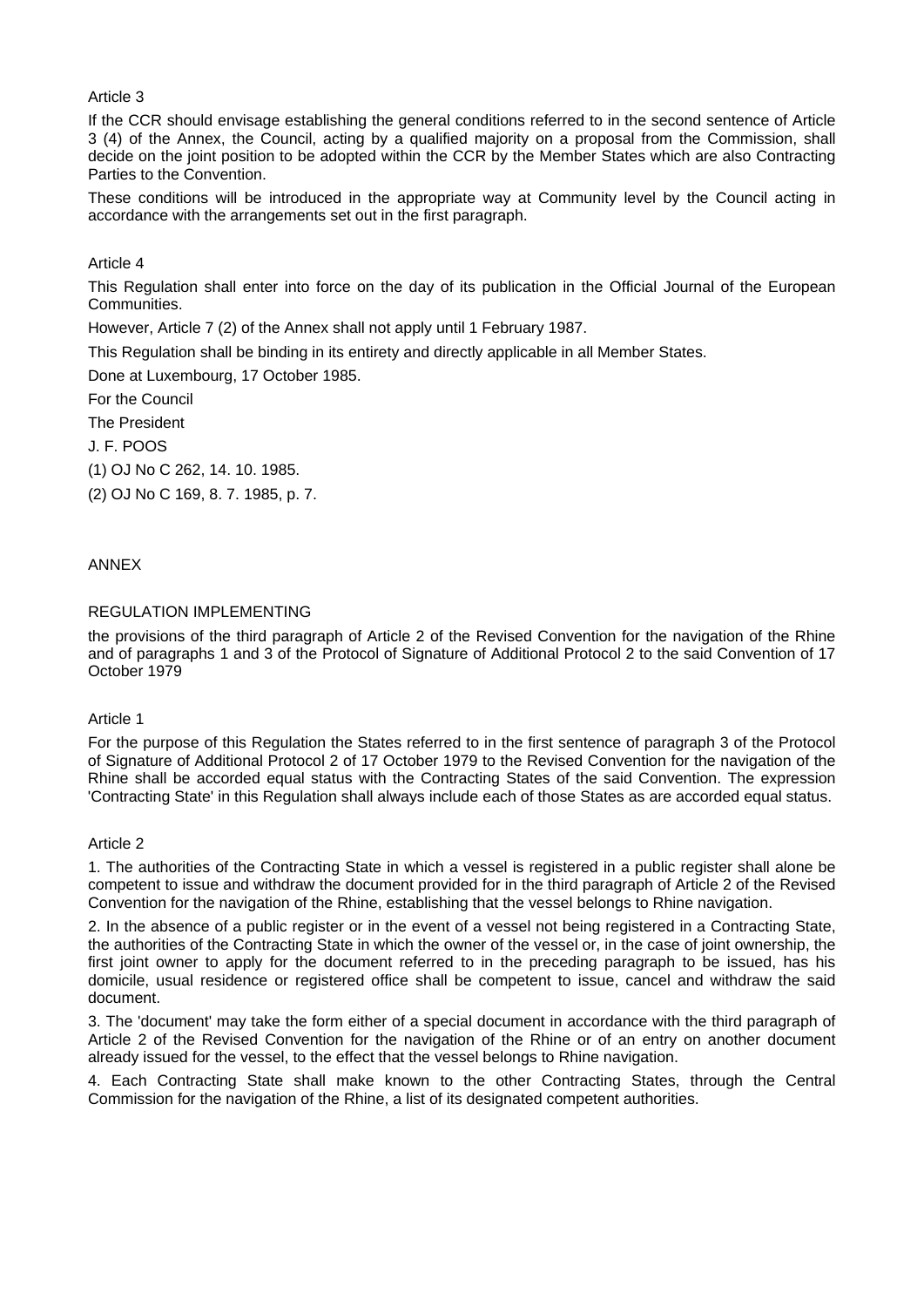Article 3

1. The document referred to in the first paragraph of Article 2 shall not be issued for a vessel unless the owner of that vessel:

(a) as a natural person, is a national of one of the Contracting States and has his domicile or usual residence in a Contracting State; or

(b) as a legal person governed by public law, is established under the laws of a Contracting State and has its registered office in that State; or

(c) as a legal person or a company or firm governed by private law;

(aa) is established in a Contracting State under its laws;

(bb) has its registered office, its principal place of business and the place from which the vessel is operated in that Contracting State, and

(cc) is managed and directed by persons the majority of whom are nationals of Contracting States and who have their domicile or usual residence and, in the case of legal persons, their registered office, in one of those States.

2. However, no document shall be issued in respect of a vessel belonging to a legal person or a company or firm governed by private law either if it is so constituted that the persons holding directly or indirectly a majority share in the beneficial ownership of the undertaking or holding the majority of shares conferring voting rights or the majority of voting rights, are not nationals of Contracting States or do not have their domicile, registered office or usual residence in one of those States.

3. In the case of trusts or similar arrangements, the conditions laid down above must also be fulfilled in respect of the persons on whose behalf such transactions are performed.

4. A Contracting State may exceptionally, after consulting the Central Commission, grant exceptions to the majority required in paragraphs 1 (c) (cc) and 2 above on condition that the objective of Additional Protocol 2 to the Revised Convention for the navigation of the Rhine is not affected. The Central Commission may establish the general conditions under which these exceptions will be granted.

# Article 4

1. In the case of a vessel under joint ownership, a joint owner or joint owners who hold a majority share in the joint ownership and who manage the joint ownership must fulfil the conditions set out in Article 3.

2. If there are legal persons or companies of firms governed by private law among the joint owners concerned, the persons who manage and direct those undertakings and the persons who hold directly or indirectly a share in their beneficial ownership must all be nationals of Contracting States and have their domicile, registered office or usual residence in one of those States.

#### Article 5

1. The operator of a vessel must also fulfil the same conditions as the owner in order to obtain the document referred to in the first paragraph of Article 2 for the vessel which he is operating.

2. The authorities of the Contracting State in which the operator has his domicile or usual residence, or in which the registered office of the undertaking is situated, shall be competent to issue and withdraw the relevant document.

#### Article 6

1. The owner, joint owner or operator of a vessel shall apply to the competent authority for the document referred to in the first paragraph of Article 2 to be issued and shall furnish all true and necessary information to that end.

2. The owner, joint owner or operator of the vessel, in so far as it relates to him, must inform the competent authority which issued the document, immediately and in writing, of any change in the circumstances on the basis of which the document was issued.

3. The competent authorities may at any time verify whether the conditions laid down in Articles 3, 4 and 5 are still fulfilled; if they are not, they shall withdraw the document.